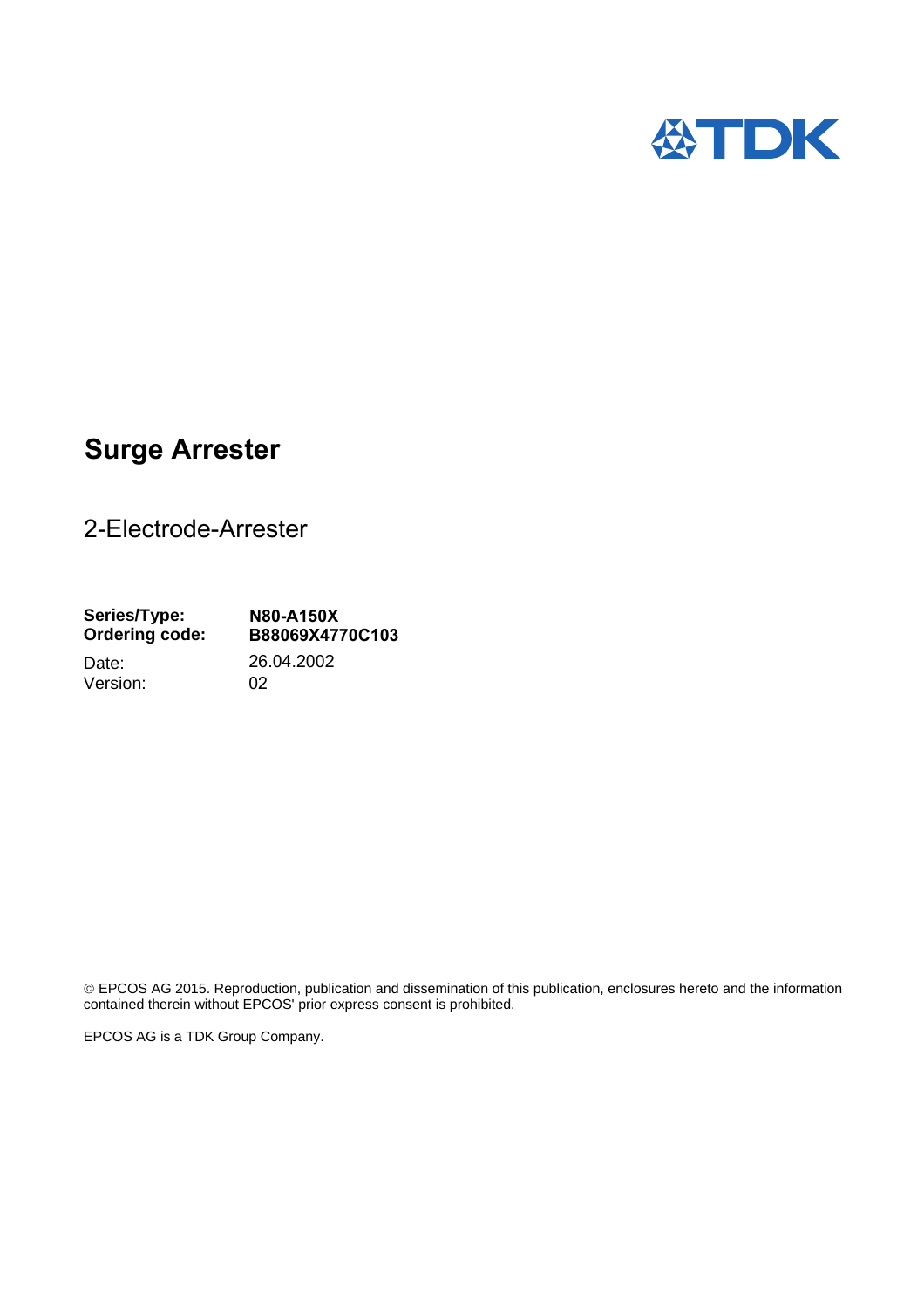

The following applies to all products named in this publication:

- 1. Some parts of this publication contain **statements about the suitability of our products for certain areas of application**. These statements are based on our knowledge of typical requirements that are often placed on our products in the areas of application concerned. We nevertheless expressly point out **that such statements cannot be regarded as binding statements about the suitability of our products for a particular customer application.** As a rule we are either unfamiliar with individual customer applications or less familiar with them than the customers themselves. For these reasons, it is always ultimately incumbent on the customer to check and decide whether a product with the properties described in the product specification is suitable for use in a particular customer application.
- 2. We also point out that **in individual cases, a malfunction of electronic components or failure before the end of their usual service life cannot be completely ruled out in the current state of the art, even if they are operated as specified.** In customer applications requiring a very high level of operational safety and especially in customer applications in which the malfunction or failure of an electronic component could endanger human life or health (e.g. in accident prevention or life-saving systems), it must therefore be ensured by means of suitable design of the customer application or other action taken by the customer (e.g. installation of protective circuitry or redundancy) that no injury or damage is sustained by third parties in the event of malfunction or failure of an electronic component.
- 3. **The warnings, cautions and product-specific notes must be observed.**
- 4. In order to satisfy certain technical requirements, **some of the products described in this publication may contain substances subject to restrictions in certain jurisdictions (e.g. because they are classed as hazardous)**. Useful information on this will be found in our Material Data Sheets on the Internet (www.tdk-electronics.tdk.com/material). Should you have any more detailed questions, please contact our sales offices.
- 5. We constantly strive to improve our products. Consequently, **the products described in this publication may change from time to time**. The same is true of the corresponding product specifications. Please check therefore to what extent product descriptions and specifications contained in this publication are still applicable before or when you place an order.

We also **reserve the right to discontinue production and delivery of products**. Consequently, we cannot guarantee that all products named in this publication will always be available. The aforementioned does not apply in the case of individual agreements deviating from the foregoing for customer-specific products.

- 6. Unless otherwise agreed in individual contracts, **all orders are subject to our General Terms and Conditions of Supply.**
- 7. **Our manufacturing sites serving the automotive business apply the IATF 16949 standard.** The IATF certifications confirm our compliance with requirements regarding the quality management system in the automotive industry. Referring to customer requirements and customer specific requirements ("CSR") TDK always has and will continue to have the policy of respecting individual agreements. Even if IATF 16949 may appear to support the acceptance of unilateral requirements, we hereby like to emphasize that **only requirements mutually agreed upon can and will be implemented in our Quality Management System.** For clarification purposes we like to point out that obligations from IATF 16949 shall only become legally binding if individually agreed upon.
- 8. The trade names EPCOS, CeraCharge, CeraDiode, CeraLink, CeraPad, CeraPlas, CSMP, CTVS, DeltaCap, DigiSiMic, ExoCore, FilterCap, FormFit, LeaXield, MiniBlue, MiniCell, MKD, MKK, MotorCap, PCC, PhaseCap, PhaseCube, PhaseMod, PhiCap, PowerHap, PQSine, PQvar, SIFERRIT, SIFI, SIKOREL, SilverCap, SIMDAD, SiMic, SIMID, SineFormer, SIOV, ThermoFuse, WindCap are **trademarks registered or pending** in Europe and in other countries. Further information will be found on the Internet at www.tdkelectronics.tdk.com/trademarks.

Release 2018-10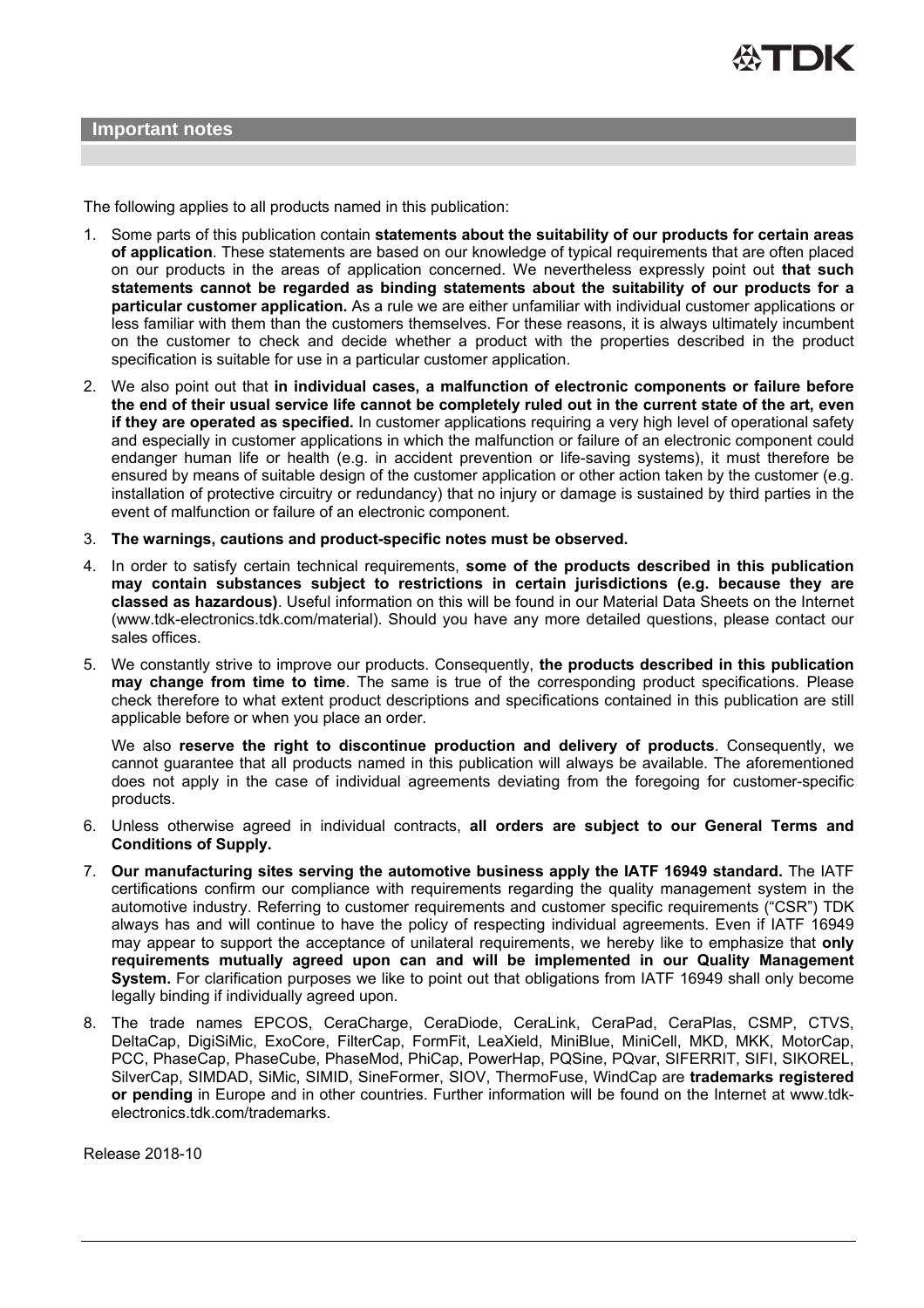# **公TDK**

### **Surge Arrester N80-A150X** N80-A150X

**2-Electrode-Arrester Ordering code: B88069X4770C103**

| DC spark-over voltage 1) 2)                                                                                            |                                                                   | 150<br>± 20                                                                                        | $\vee$<br>%      |
|------------------------------------------------------------------------------------------------------------------------|-------------------------------------------------------------------|----------------------------------------------------------------------------------------------------|------------------|
| Impulse spark-over voltage<br>at 100 $V/\mu s$                                                                         | - for 99 % of measured values<br>- typical values of distribution | < 500<br>< 450                                                                                     | V<br>V           |
| at 1 kV/µs                                                                                                             | - for 99 % of measured values<br>- typical values of distribution | < 600<br>< 550                                                                                     | V<br>$\vee$      |
| Nominal impulse discharge current (wave $8/20 \,\mu s$ )<br>Single impulse discharge current<br>(wave $8/20 \,\mu s$ ) |                                                                   | 10<br>12                                                                                           | kA<br>kA         |
| Nominal alternating discharge current (50 Hz, 1 s)<br>Alternating discharge current (50 Hz, 9 cycles)                  |                                                                   | 10<br>65                                                                                           | A<br>A           |
| Insulation resistance at 50 $V_{dc}$                                                                                   |                                                                   | >10                                                                                                | $G\Omega$        |
| Capacitance at 1 MHz                                                                                                   |                                                                   | < 1.5                                                                                              | pF               |
| Arc voltage at 1 A<br>Glow to arc transition current<br>Glow voltage                                                   |                                                                   | ~15<br>$~1$ 0.5<br>$~1$ – 60                                                                       | V<br>A<br>$\vee$ |
| Weight                                                                                                                 |                                                                   | ~1.5                                                                                               | g                |
| Operation and storage temperature                                                                                      |                                                                   | $-40+90$                                                                                           | $\rm ^{\circ}C$  |
| Climatic category (IEC 60068-1)                                                                                        |                                                                   | 40/90/21                                                                                           |                  |
| Marking, red                                                                                                           |                                                                   | EPCOS150 YY O<br>150<br>- Nominal voltage<br>YY.<br>- Year of production<br>- Non radioactive<br>O |                  |

<sup>1)</sup> At delivery AQL 0.65 level II, DIN ISO 2859<br><sup>2)</sup> In ionized mode

Terms in accordance with ITU-T Rec. K.12 and DIN 57845/VDE0845